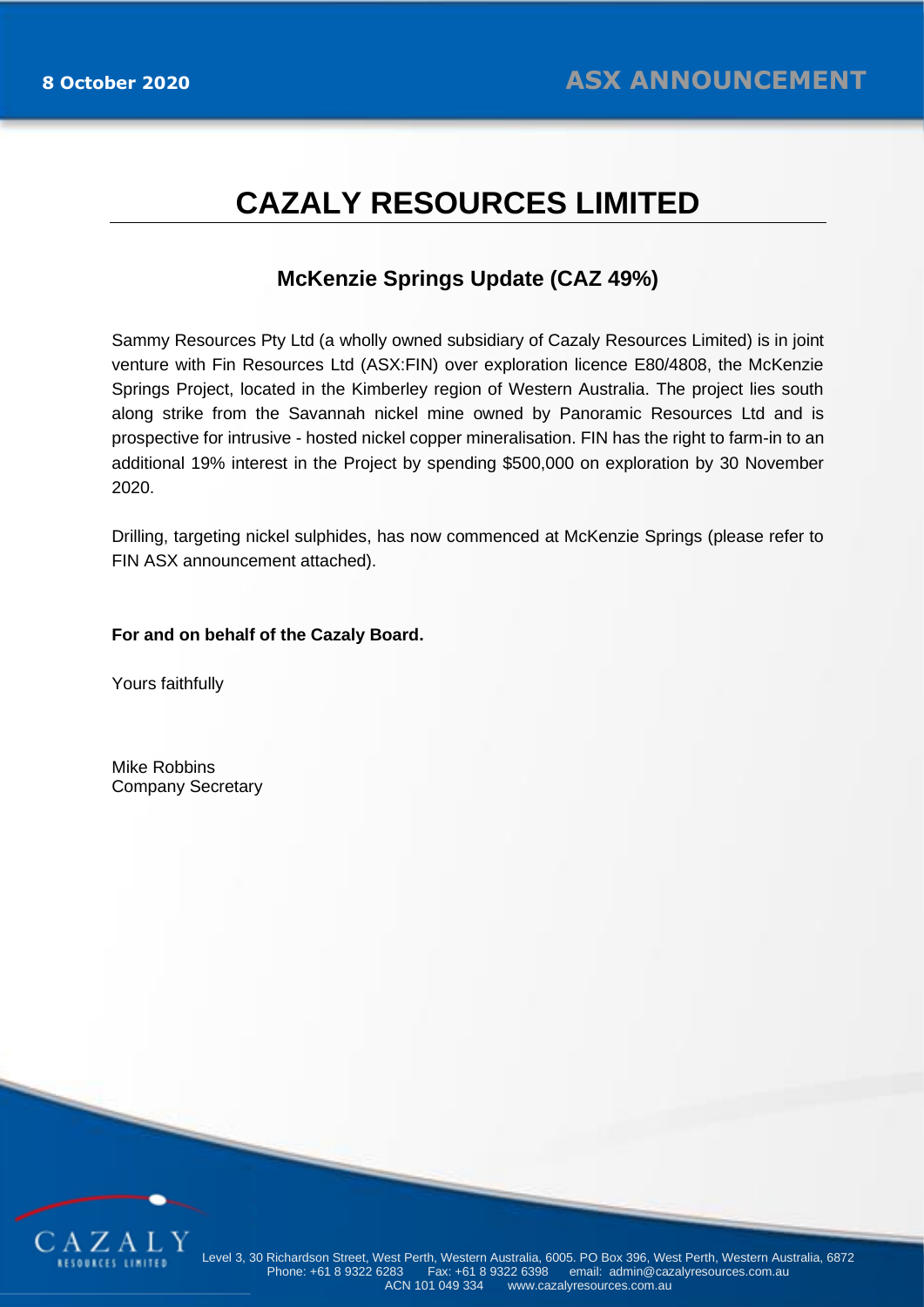

Company Announcements Office ASX Limited By E-Lodgement

## **DRILLING COMMENCED TARGETING NICKEL SULPHIDES AT MCKENZIE SPRINGS**

## **Highlights**

- **Diamond drilling targeting nickel sulphide mineralisation is underway at McKenzie Springs**
- **Three holes planned to test strong Fixed Loop Electromagnetic (FLEM) conductors**
- **McKenzie Springs Project contains under-explored layered mafic-ultramafic intrusions, situated along strike to Panoramic Resources' Savannah Nickel-Copper Mine**

**Fin Resources Limited (ASX: FIN) (Fin** or the **Company)** is pleased to announce that diamond drilling has commenced at the McKenzie Springs Project, prospective for Nickel, Copper and Platinum Group Element (PGE) mineralisation. The planned program includes three diamond drill holes (for a total of 850m) designed to intersect modelled strong high priority conductors defined from Fixed Loop Electromagnetic (FLEM) geophysical surveys.

DDH1 has been engaged for the drill program. Drilling of the first hole (FNDD001) has commenced, with a planned depth of 470m. All drillholes will be cased with PVC to allow completion of DHEM surveys to assist with the identification of any sulphide mineralisation around the drill hole. Refer to the Company's announcement *McKenzie Springs Project – Drilling Update* dated 17<sup>th</sup> August 2020 for further detail on the drilling program.



*Figure 1: DDH1 diamond rig and support gear on FNDD001 drill site*